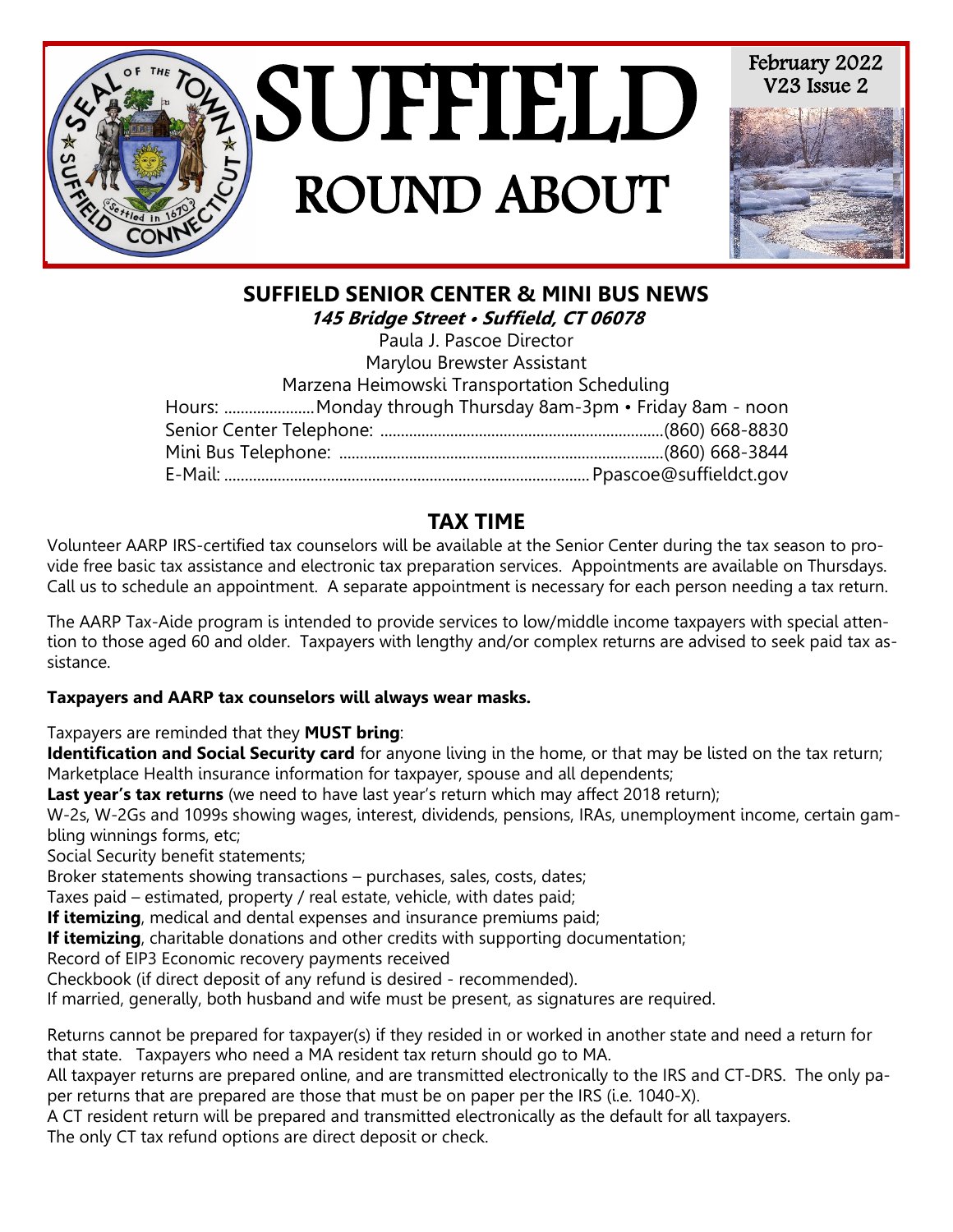# **SUFFIELD MINI BUS**



**Trips require 5 passengers** and are weather permitting. Call 860-668-3844 to make a reservation.

- Tuesday, 2/1 **Lunch at Anthony's** Pick up begins at 11:30am
- Thursday, 2/3 **Walmart Shopping** Pick up begins at 8:30 a.m.
- Tuesday, 2/8 **Lunch at Country Diner** Pick up begins at 11:30 a.m.
- Monday, 2/14 **MGM Casino** Pick up begins at 9 a.m.
- Tuesday, 2/15 **Lunch at LaNotte's** Pick up begins at 11:30 a.m.
- Thursday, 2/17 **Walmart Shopping** Pick up begins at 8:30 a.m.
- Tuesday, 2/22 **Holyoke Shopping** Pick up begins at 10 a.m.
- Thursday, 2/24 **Shopping at Trader Joe's** Pick up begins at 8:30 a.m.

No bus service on Monday, February 21st in observance of Presidents Day.

### **INCLEMENT WEATHER POLICY REMINDER:** We follow the Suffield School System-we are closed if schools are closed. If there is a delayed opening, we open at 10 a.m. We also post our status on WFSB Channel 3.



**Bingo** – Every Wed. & Thurs. at 1 p.m. **Bunco** – Every Mon. at 1 p.m. & Fri. at 10 a.m. \$5/person.

**Card Making with Karen** -2/8 at 9:30 a.m. Make 4 special cards for only \$10!

**Dominos**—Every Tuesday at 10 a.m.

**Knitting—**Every Wednesday at 1 p.m. Bring your project or something you could use help with!

**Library**—open every day

**Pickleball**—In-door court and equipment Call for court availability.

**Ping Pong & Pool**—open every day.

**Wii Bowling**—Every Wednesday at 10 a.m.



**Blood Pressure Screenings–**2/9 & 2/23 at 11 a.m. – sponsored by Suffield Community Aid.

**FootCare–**Tuesday, 2/23. Fee is \$30. Call to schedule your appointment today!

**Hearing Screenings—**NOVA Hearing Services provides FREE screenings and services. Call for a 2/2 appointment.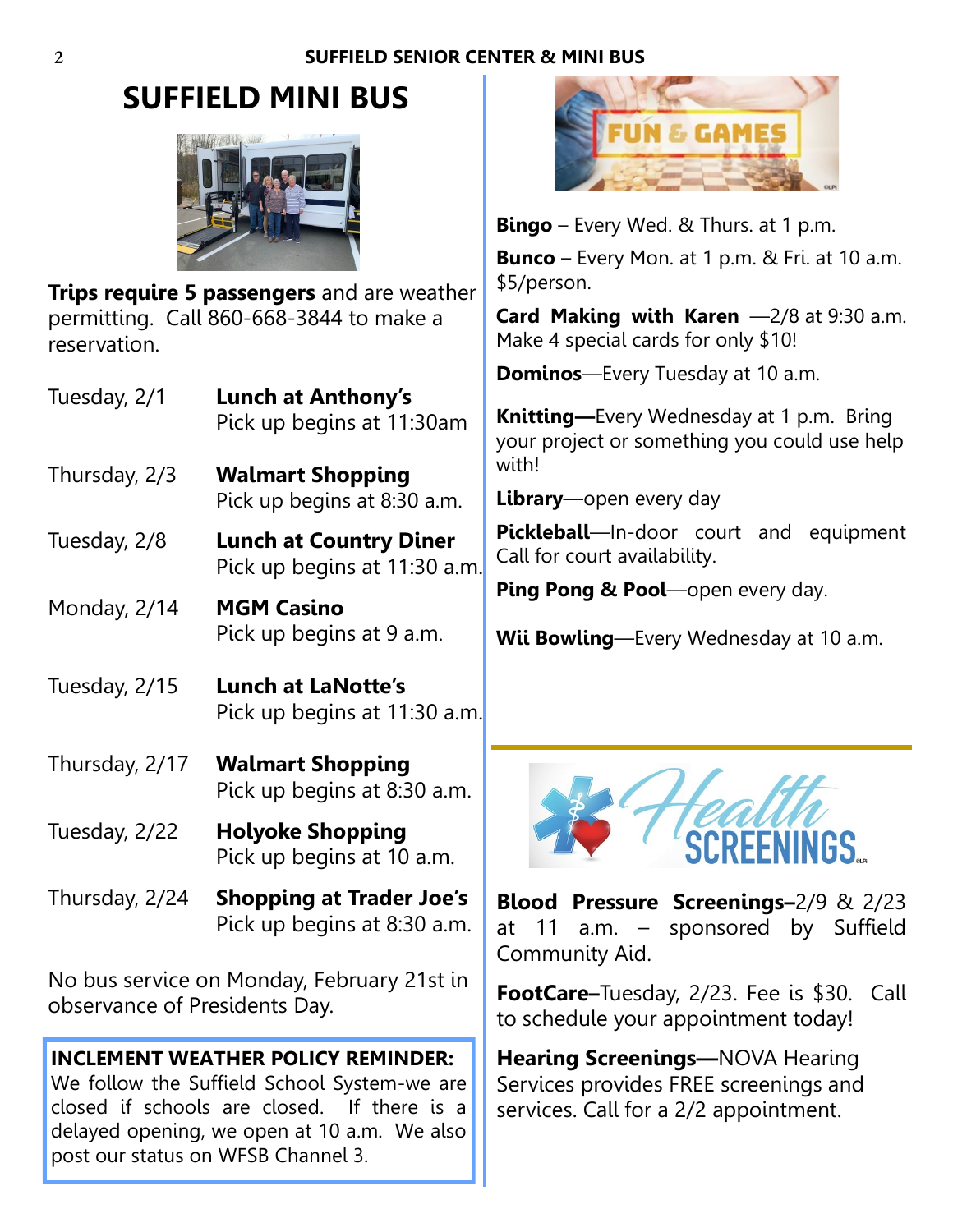### **3 SUFFIELD SENIOR CENTER & MINI BUS**



**Active & Fit—**With personal trainer, Joseph Hicks Tuesdays at 9 a.m. January 4- February 22. 8 classes for \$30.

**Active & Fit Advanced—**With personal trainer, Joseph Hicks. Wednesdays at 10:30 a.m. January 5-February 23. 8 classes for \$30. You must complete a fitness test with Joseph prior to taking this class.

**Beat Parkinson's Today Boxing & Functional Interval Training**—Mondays at 11 a.m. January 2-February 28. 7 classes for \$35

**Chair Stretch & Strength—**Tuesdays at 9:30 a.m. for stretch and Thursdays at 9:30 a.m. for strength. FREE.

**Line Dancing—**Every Thursday at 10 a.m. \$2/class.

**Pilates with Yoga**—with Michelle Rancourt Mondays/Wednesdays/Fridays at 9 a.m. January 3-February 25. 22 classes for \$82. The session is extended to March 11th to account for the Friday classes.

**Workout with Bands**—With personal trainer, Joseph Hicks. Thursdays at 8:30 a.m. January 6-February 24. 8 classes for \$30.

**Yoga**—with Mary Callendar Wednesdays at 6:30 p.m. January 12—February 23. 7 classes for \$70.



**AARP Tax Assistance—**Begins next month. Call the Senior Center at the end of January to schedule your appointment.

Ask the Attorney – First Thursday of each month. Please call for an appointment.

**Dementia Care Giver Support Group**  meets on the last Tuesday of the month at 11 a.m. at the Senior Center. Build a support system with people who understand. For more information, call Nicole Matson at (860)810-6123.

**Medicare is complicated!** Trained volunteers are available to provide unbiased assistance on the first Wednesday of each month. Call for an appointment.

**Parkinson's Peer Support Group** meets monthly on the second Monday of each month at 10:15 a.m. Topics vary monthly. Refreshments are served. For more information, call Janet at SCA at (860)668- 1986.

**Veterans Assistance**-Every Wednesday at 3:30 p.m. Fritz can be reached at 860-758- 0418 or by email at veterans@suffieldct.gov.

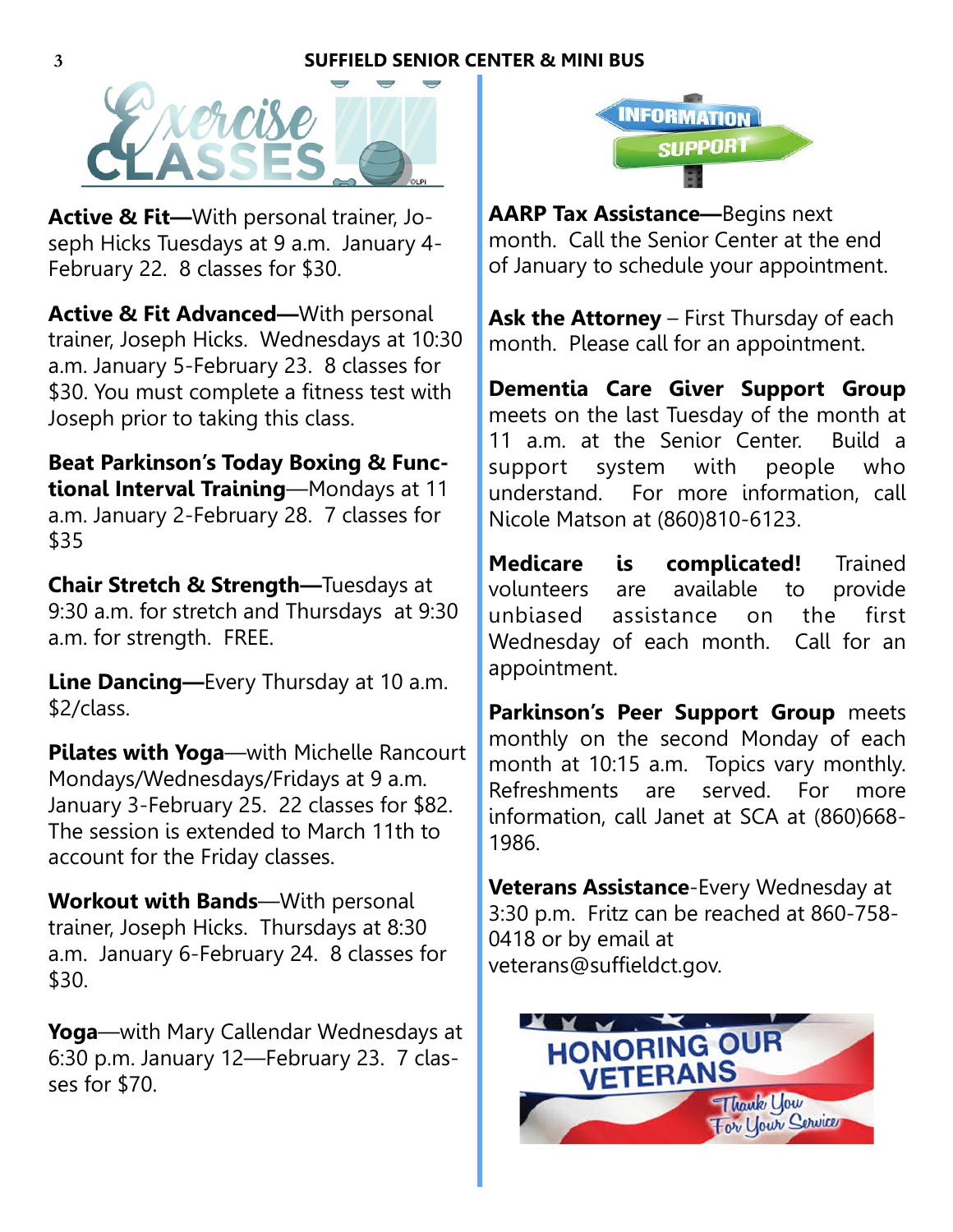#### **4 SUFFIELD SENIOR CENTER & MINI BUS**



| <b>WEDNESDAYS</b>                               |    | Please make lunch reservations by           |    | <b>THURSDAYS</b>                                                                |
|-------------------------------------------------|----|---------------------------------------------|----|---------------------------------------------------------------------------------|
| <b>Meatball Sub</b><br><b>Onion Rings</b>       | 2  | noon the day prior.                         |    | <b>Stuffed Chicken Breast</b><br>Mashed Potatoes/Gravy                          |
|                                                 |    | Lunches are \$4 and include                 |    | Vegetable                                                                       |
| Ham Casserole with<br>Broccoli & Rice           | 9  | coffee, tea, cold beverage, and<br>dessert. | 10 | Sausage & White Bean<br>Soup & Grilled Cheese                                   |
| <b>Taco Casserole</b><br>Corn Pudding           | 16 |                                             | 17 | Tomato Soup<br>Green Salad with Pita &<br><b>Hummus</b>                         |
| <b>Baked Turkey Pie</b><br>Apple & Walnut Salad | 23 |                                             | 24 | Farmer's Breakfast<br>Sausage, Eggs & Cheddar<br><b>Biscuit and Fruit Salad</b> |

The Town of Suffield, Senior Center & Mini Bus Transportation, operates its programs and services without regard to race, color, or national origin in accordance with Title VI of the Civil Rights Act of 1964. Any person who believes they have been aggrieved by any unlawful discriminatory practice under Title VI may file a Title VI complaint with the Suffield Senior Center, 145 Bridge Street, Suffield CT 06078 (860)668-8830 or filed directly with the CTDOT, 2800 Berlin Turnpike, P.O. Box 317546, Newington, CT 06131-7546. If information is needed in another language, contact (860)668-8830 or hearing impaired dial 7-1-1. Jeśli informacje są potrzebne w języku polskim, skontaktuj się z 860-668-8830.